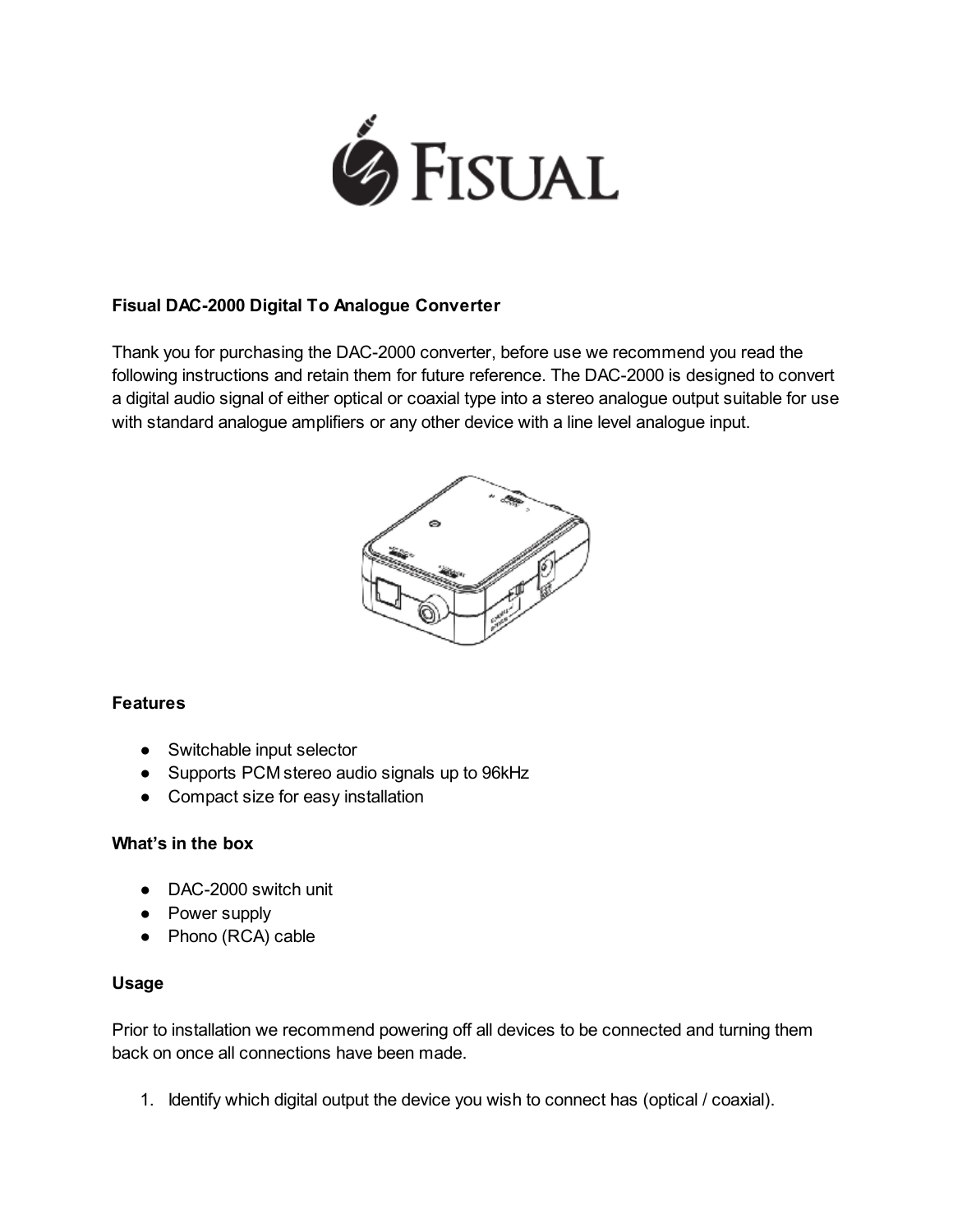- 2. Use a suitable cable (purchased separately) to connect from the output to one of the inputs on the DAC-2000.
- 3. Toggle the switch on the side of the unit to select the input being used.
- 4. Use the supplied phono cable to connect the output side of the DAC-2000 to your amplifier.
- 5. Connect the DC connector from the supplied power supply to the DAC-2000.
- 6. Connect the power supply to a mains outlet and turn it on.
- 7. Power on your source device and amplifier.
- 8. Select the input on the amplifier which the DAC-2000 is connected to.
- 9. You should now be able to hear audio from your source through the amplifier. If you do not please consult the troubleshooting section of this manual.

# **Specifications**

| 1x Optical Input            | EIAJ RC-5720B (Toslink) Connector      |
|-----------------------------|----------------------------------------|
| 1x Coaxial Input            | RCA Type 75 ohm Connector              |
| DC Input                    | 5v @ 600mA                             |
| <b>LED</b> Indicator        | Power                                  |
| <b>Stereo Phono Output</b>  | $RCA$ Type (Red = Right, White = Left) |
| <b>Audio Format Support</b> | LPCM 44kHz, 48kHz, 96kHz               |

# **Safety**

- Suitable for indoor use only
- There are no user serviceable parts. Do not open the housing.
- Not suitable for use in high humidity environments.
- Keep away from water
- Only use the supplied AV/DC power supply.
- Power off source and amplifier devices prior to making connections.